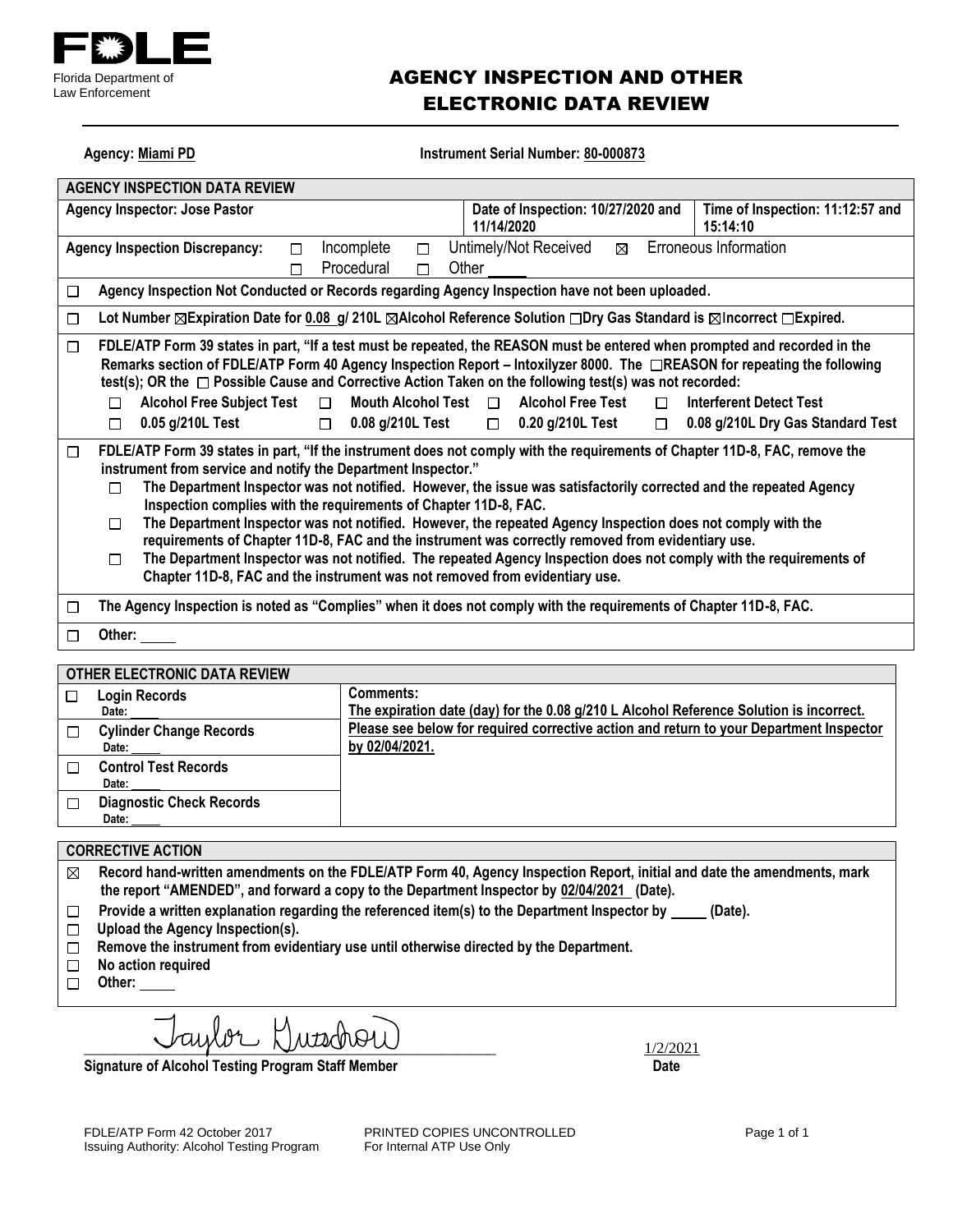## Florida Department of Law Enforcement Alcohol Testing Program

#### AGENCY INSPECTION REPORT - INTOXILYZER 8000

Agency: MIAMI PD Time of Inspection: 15:14

Date of Inspection: 11/14/2020

Serial Number: 80-000873 Software: 8100.27

| Check or Test                               | <b>YES</b> | NO |
|---------------------------------------------|------------|----|
| Date and/or Time Adjusted                   |            |    |
|                                             |            | No |
| Diagnostic Check (Pre-Inspection): OK       |            |    |
|                                             | Yes        |    |
| Alcohol Free Subject Test: 0.000            |            |    |
|                                             | Yes        |    |
| Mouth Alcohol Test: Slope Not Met           |            |    |
|                                             | Yes        |    |
| Interferent Detect Test: Interferent Detect |            |    |
|                                             | Yes        |    |
| Diagnostic Check (Post-Inspection): OK      |            |    |
|                                             | Yes        |    |

| Alcohol Free<br>Test<br>(q/210L) | $0.05g/210L$ Test<br>(q/210L)<br>Lot#:201910D<br>Exp: $10/22/2021$ | $0.08g/210L$ Test<br>(q/210L)<br>Lot#:201908B<br>Exp: 08/20/2021<br>22.68 | $0.20q/210L$ Test<br>(g/210L)<br>Lot#:201902C<br>Exp: $02/20/2021$ | 0.08 g/210L<br>Dry Gas Std Test<br>(q/210L)<br>Lot#: 989917<br>Exp: $07/25/2021$ |
|----------------------------------|--------------------------------------------------------------------|---------------------------------------------------------------------------|--------------------------------------------------------------------|----------------------------------------------------------------------------------|
| 0.000                            | 0.048                                                              | 0.079                                                                     | 0.199                                                              | 0.081                                                                            |
| 0.000                            | 0.048                                                              | 0.079                                                                     | 0.199                                                              | 0.080                                                                            |
| 0.000                            | 0.049                                                              | 0.079                                                                     | 0.198                                                              | 0.080                                                                            |

Number of Simulators Used: 5

Remarks:



The above instrument complies ( $X$ ) does not comply ( ) with Chapter 11D-8, FAC.

I certify that I hold a valid Florida Department of Law Enforcement Agency Inspector Permit and that I performed this inspection in accordance with the provisions of Chapter 11D-8, FAC.

ندد

 $*5533$ 

Signature and Printed Name

JOSE F PASTOR

11/14/2020 Date